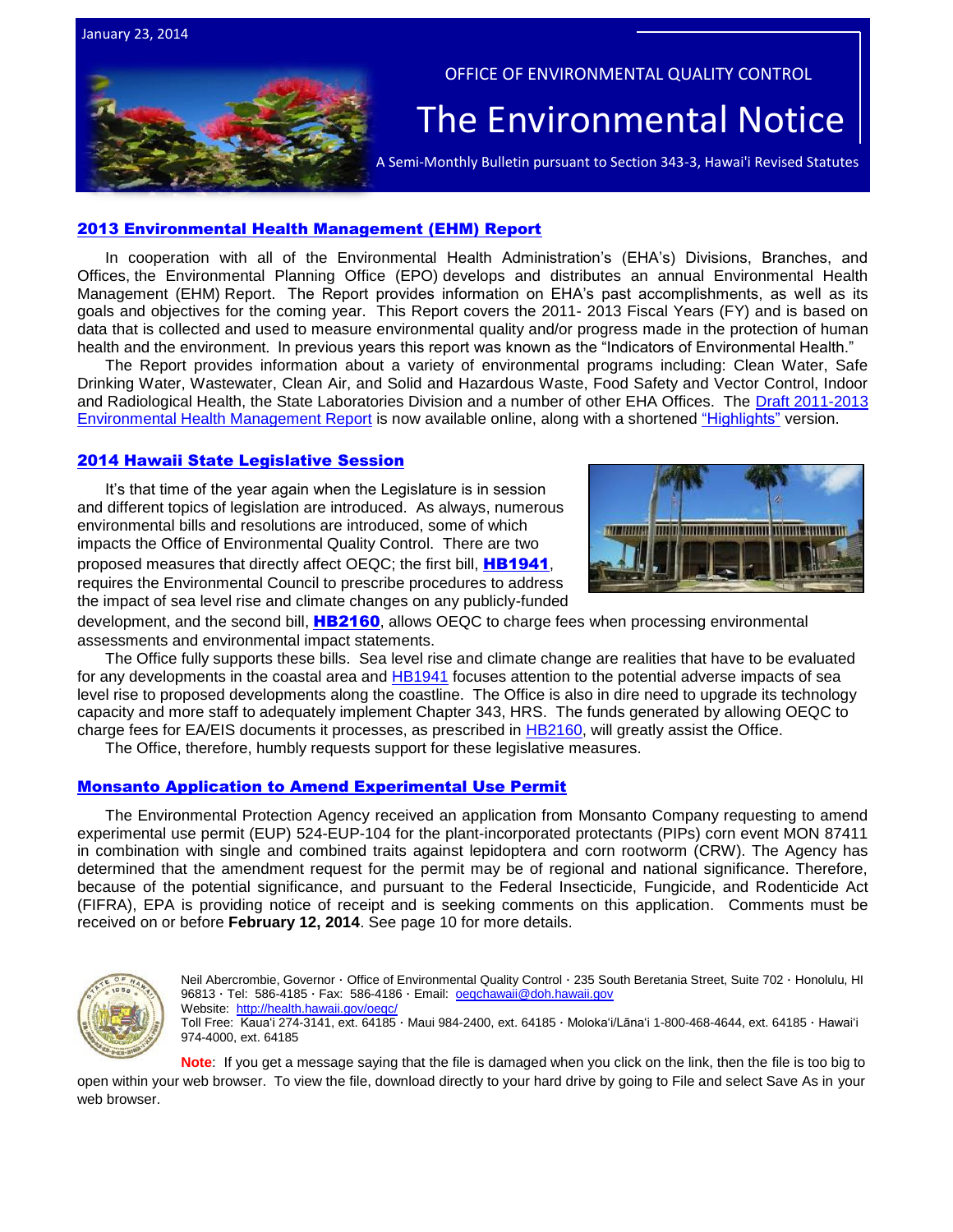## **FRONT PAGE**

| 2013 Environmental Health Management (EHM) Report                                                      |  |
|--------------------------------------------------------------------------------------------------------|--|
| 2014 Hawaii State Legislative Session                                                                  |  |
| <b>Monsanto Application to Amend Experimental Use Permit</b>                                           |  |
| <b>MAUI (HRS 343)</b>                                                                                  |  |
| O'AHU (HRS 343)                                                                                        |  |
| KAUA'I (HRS 343)                                                                                       |  |
| <b>COASTAL ZONE MANAGEMENT NOTICES</b>                                                                 |  |
| <b>SHORELINE NOTICES</b>                                                                               |  |
| <b>CONSERVATION DISTRICT USE APPLICATION</b>                                                           |  |
| <b>FEDERAL NOTICES</b>                                                                                 |  |
| 1. Monsanto Applied to Amend Pesticide Experimental Use Permit;                                        |  |
| 2. Notice of Intent to Prepare and EIS for the Construction and Operation of a                         |  |
|                                                                                                        |  |
| 4. Permit Issued to Sea Life Park Hawaii to Maintain Non-Releasable Hawaiian Monk Seals in Captivity 9 |  |
| 5                                                                                                      |  |
| 6.                                                                                                     |  |
| 7. Comments Requested Regarding Vessel Monitoring System Requirements in Western Pacific Fisheries  10 |  |

| <b>GLOSSARY</b> |  |
|-----------------|--|
|-----------------|--|

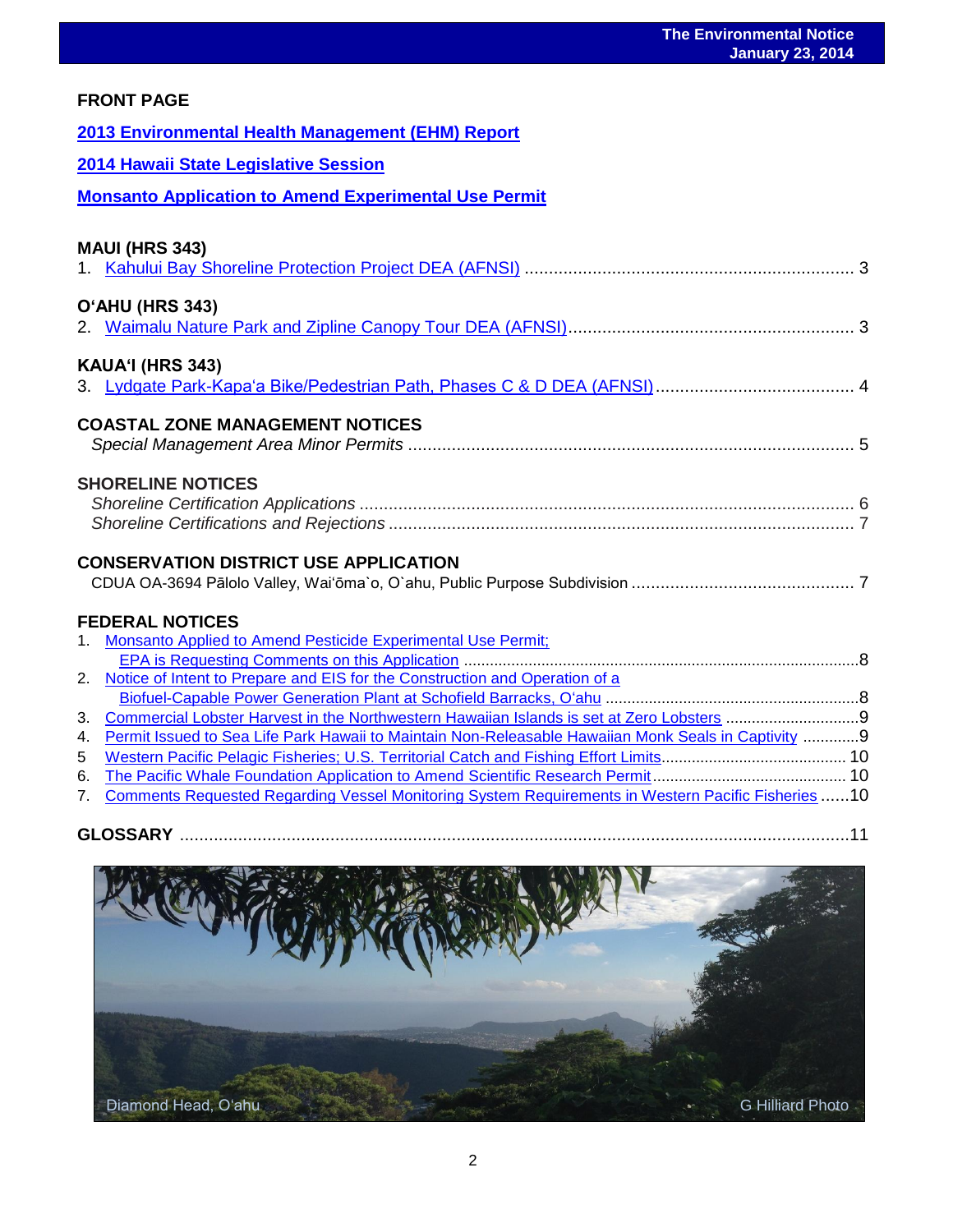## MAUI (HRS 343)

## **1. [Kahului Bay Shoreline Protection Project](http://oeqc.doh.hawaii.gov/Shared%20Documents/EA_and_EIS_Online_Library/Maui/2010s/2014-01-23-MA-5B-DEA-Kahului-Bay-Shoreline-Protection-Project%20.pdf) DEA (AFNSI)**

| Island:                        | Maui                                        |
|--------------------------------|---------------------------------------------|
| <b>District:</b>               | Wailuku                                     |
| TMK:                           | $(2)3-07-01:07,22 & 23$                     |
| <b>Permits:</b>                | CDUP; Section 401 Water Quality Permit; SMA |
|                                | Permit; SSV Permit; CZM Permit; Maui County |
|                                | Grading Permit; USACE Section 10/404 Clean  |
|                                | Water Certification Permit; OCCL Permit and |
|                                | <b>NPDES Permit.</b>                        |
| <b>Pronosing/Determination</b> |                                             |



**Agency:** State of Hawaii, Department of Transportation,



869 Punchbowl Street, Honolulu, HI 96813. Contact: Eddie Chiu, 808-692-7547. **Consultant:** Oceanit, 828 Fort Street Mall, Suite 600, Honolulu, HI 96813.

- Contact: Derrick Elfalan, 808-531-3017.
- **Status:** Statutory 30-day public review and comment period starts; comments are due by February 24, 2014. Please send comments to the proposing/determination agency and consultant.

The State of Hawaii Department of Transportation, Highways Division (HDOT) and the Federal Highway Administration (FHWA) propose to stabilize the shoreline along Kahului Beach Road to prevent further erosion from adversely affecting the structural integrity of Kahului Beach Road. The proposed project involves the construction of a shoreline stabilization structure within the project limits. The project area extends from an existing revetment, roughly in line with Kaiheʻe Place, approximately 1730 feet along the shoreline parallel to Kahului Beach Road to the large rock revetment supporting the base of the west harbor jetty; between mile marker 0.1 and mile marker 1.0. The proposed project will be constructed with a portion of a State right-of-way and a remnant parcel, to be acquired, between State Highway and State Harbor's jurisdiction.

The proposed project is consistent with *Maui County General Plan 2030.* Although no roadwork would occur on the highway, the shoreline stabilization and erosion control would benefit the functionality and lifespan of the road. Motorists and pedestrians would be safer as storm waves and surges would be abated at the shoreline.

## O**'**AHU (HRS 343)

### **2. [Waimalu Nature Park and Zipline Canopy Tour](http://oeqc.doh.hawaii.gov/Shared%20Documents/EA_and_EIS_Online_Library/Oahu/2010s/2014-01-23-OA-5E-DEA-Waimalu-Nature-Park-Zipline-Canopy-Tour.pdf) DEA (AFNSI)**

| Island:<br>District:<br>TMK:<br><b>Permits:</b> | Oʻahu<br>'Ewa<br>1-9-8-073-001<br><b>Conservation District Use Permit (CDUP) (State</b><br>BLNR); Grading Permit and Building Permit for<br>the driveway, nature center & parking lot (City<br>and County Department of Planning and<br>Permitting); National Pollutant Discharge<br>Elimination System permit (State Department of<br>Health); Water Supply Approval (City and County<br>Board of Water Supply). | W |
|-------------------------------------------------|-------------------------------------------------------------------------------------------------------------------------------------------------------------------------------------------------------------------------------------------------------------------------------------------------------------------------------------------------------------------------------------------------------------------|---|
| <b>Applicant:</b>                               | Waimalu Holding Company LLC, by Towne                                                                                                                                                                                                                                                                                                                                                                             |   |



Development of Hawaii, Inc., 220 South King Street, Suite 960, Honolulu, HI 96813.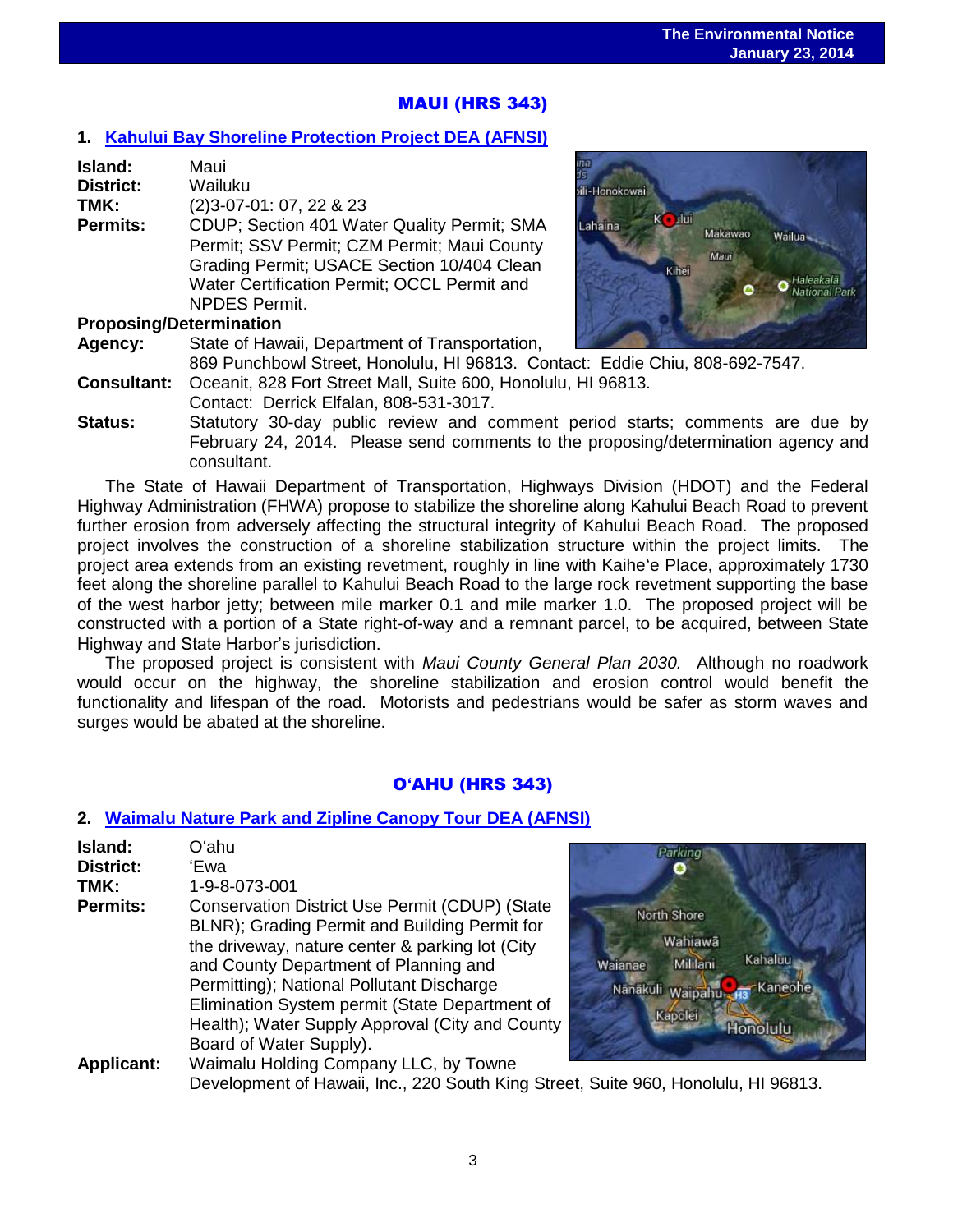## **Approving**

**Agency:** Department of Land and Natural Resources, Office of Conservation and Coastal Lands, 1151 Punchbowl Street, Room 131, Honolulu HI 96813. Contact: Sam Lemmo, 808-587-0377.

**Consultant:** Geometrician Assoc., PO Box 396, Hilo HI 96721. Contact: Ron Terry, 808-969-7090. **Status:** Statutory 30-day public review and comment period starts; comments are due by February 24, 2014. Please send comments to the applicant, approving agency, and consultant.

Waimalu Holding Company LLC (WHC) proposes to develop the Waimalu Nature Park and Zipline Canopy Tour as a private nature park on a portion of its 447-acre property in Waimalu. The Property is undeveloped land within the State Land Use Conservation District, bordered on the makai side by residential developments off of Ka'ahele Street in Royal Summit, and elsewhere by undeveloped land. WHC intends to form a joint venture with Flyin Hawaiian Zipline LLC of Maui. The Project consists of several elements: A nature center of about 1,200 square feet located 700 feet from the terminus of Ka'ahele Street, and a zipline course as part of a guided forest canopy tour. The zipline would have 13 to 14 sending and receiving platforms for use on seven paired zipline runs, starting 1.2 miles mauka and ending 0.7 miles mauka of the end of Ka'ahele Street, in an area not visible or audible from residential neighborhoods. Participants will be picked up offsite, and no participants will be allowed to drive to the Property or park on Ka'ahele Street and walk to the site. At maximum, three vehicles will be making trips to and from the nature center per hour. The zipline will have a small footprint requiring minimal grading and grubbing on existing access roads/trails and at the platform supports, which all together occupy less than 0.1 acres. No archaeological or cultural sites will be affected. No rare, threatened or endangered species would be affected; native ecosystems being overrun by invasives will benefit from the type of management Flyin Hawaiian Zipline provides in Maui.

## KAUA**ʻ**I (HRS 343)

## **3. [Lydgate Park-Kapaʻa Bike/Pedestrian Path, Phases C & D DEA \(AFNSI\)](http://oeqc.doh.hawaii.gov/Shared%20Documents/EA_and_EIS_Online_Library/Kauai/2010s/2014-01-23-KA-5B-DEA-Lydgate-Park-Kapaa-Bike-Pedestrian-Path-Phases-C-D.pdf)**

| Kaua'i                                             |
|----------------------------------------------------|
| Kawaihau                                           |
| 4-3-001, 002, and 007: various parcels             |
| Special Management Area Use Permit                 |
| <b>Proposing/Determination</b>                     |
| County of Kaua'i, Department of Public Works, 4444 |
| Rice Street, Suite 275, Līhu'e, HI 96766.          |
| Contact: Larry Dill, 808-241-4992.                 |
| Kimura International, 1600 Kapi'olani Boulevard,   |
| Suite 1610, Honolulu, HI 96814.                    |
| Contact: Leslie Kurisaki, 808-944-8848.            |
| Statutory 30-day public review and comment period  |
| starts; comments are due by February 24, 2014.     |
| Please send comments to the proposing agency and   |
|                                                    |



d consultant.

The County of Kaua'i, Department of Public Works (DPW) proposes to construct a shared use path for pedestrians, bicyclists, and other users from Papaloa Road to Uhelekawawa Canal, a distance of approximately 1.2 miles. This project constitutes a portion of the pathway known as *Ke Ala Hele Makalae* that is expected to extend along the east side of Kaua'i from Nāwiliwili in the south to Anahola in the north.

The 1.2-mile path segment, referred to as Phases C and D, would close a gap between recentlyconstructed path segments to the north and south, increasing the overall connectivity of the existing path network. In 2007, the Kaua'i Department of Public Works (DPW) completed an environmental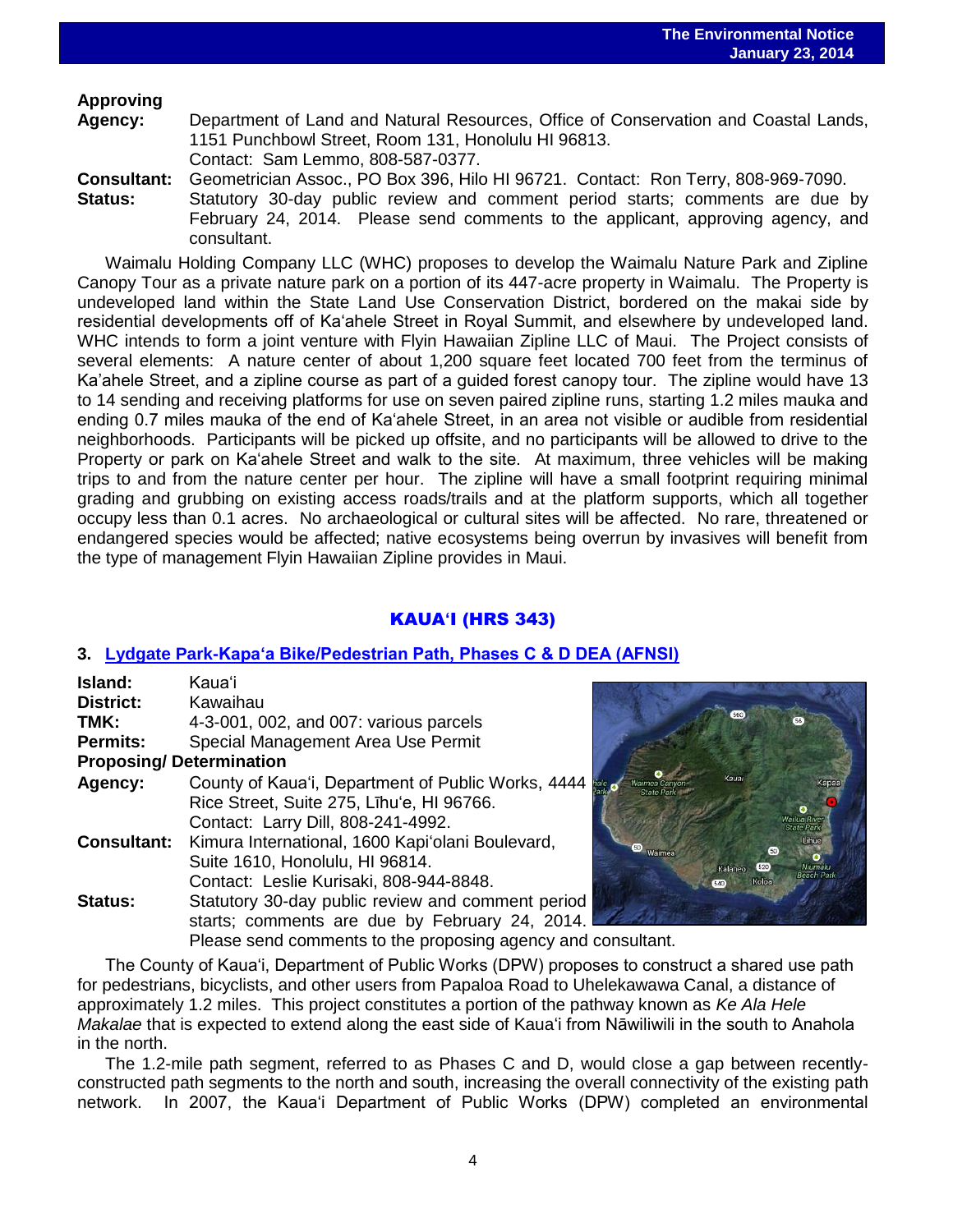assessment (EA) for a bike/pedestrian path from Lydgate Park to Kapa'a (Lihi Park) and made a finding of no significant impact. While most of the alignment was proposed on the makai side of Kūhiō Highway, a segment was proposed on the mauka side of the highway and along the Waipouli drainage canal. Subsequent to the 2007 EA, detailed design studies determined that this alignment would not be optimal for path users, because it would require users to cross Kūhiō Highway and the temporary bypass road. As such, the County reexamined alternatives for this section of the path. The most feasible option was a makai route which located the path within portions of the County's existing beach reserve.

This environmental assessment is being conducted to evaluate Phases C and D, sometimes called the Waipouli connection. The path will be 10 to 12 feet wide and allow movement in both directions. It is intended to accommodate a variety of users; however, motorized vehicles will not be allowed with the exception of motorized wheelchairs, emergency vehicles, and maintenance vehicles. The path will be constructed from concrete with graded shoulders. Specific design elements will be established during the design phase. In some areas, the path may be designed with other materials appropriate to the specific site. In areas where existing development precludes a full 10-foot wide path, other options such as an improved sidewalk or sidepath may be considered.

The proposed improvements include upgrading the existing County-owned parking lot (located behind Kaua'i Missionary Church) and a new comfort station. These facilities will serve as a trailhead for the path. Other design elements will include grading, retaining walls, railing or fencing, landscaping, signage, and user amenities, such as benches, water fountains, and trash receptacles.

As part of the larger *Ke Ala Hele Makalae*, Phases C & D will ensure lateral coastal access for the public and appropriate recreational development within the beach reserve. It will enhance access for resort uses, and provide convenient access for people who wish to fish or gather along the coastline. For the large community of walkers, joggers, runners, and bicyclists, the path will provide an opportunity for fitness and physical exercise, and enjoyment of the outdoors.

The County of Kaua'i will construct, own, and operate the facility. The project will be funded, in part, by the U.S. Department of Transportation, Federal Highway Administration (FHWA).

| <b>COASTAL ZONE MANAGEMENT NOTICES</b>                                                                                                                                                                                                                                                                         |                                                                     |                                                         |  |  |
|----------------------------------------------------------------------------------------------------------------------------------------------------------------------------------------------------------------------------------------------------------------------------------------------------------------|---------------------------------------------------------------------|---------------------------------------------------------|--|--|
| <b>Special Management Area (SMA) Minor Permits</b>                                                                                                                                                                                                                                                             |                                                                     |                                                         |  |  |
| The SMA Minor permits below have been approved (HRS 205A-30). For more information, contact the County/State<br>Planning Department. Honolulu (768-8014); Hawai'i (East HI 961-8288, West HI 323-4770); Kaua'i (241-4050);<br>Maui (270-7735); Kaka'ako or Kalaeloa Community Development District (587-2841). |                                                                     |                                                         |  |  |
| <b>Location (TMK)</b><br><b>Applicant/Agent</b><br><b>Description (File No.)</b>                                                                                                                                                                                                                               |                                                                     |                                                         |  |  |
| Hawai'i: Puna (1-4-003: 038)                                                                                                                                                                                                                                                                                   | Construction of Composting Toilet Restroom Facility<br>(SMM 13-293) | Kamehameha Schools                                      |  |  |
| Maui: Haiku (2-7-004: 046)                                                                                                                                                                                                                                                                                     | Secure Office of Tire and Axel (SM2 20130146)                       | Scott & Rhonda Sanchez                                  |  |  |
| Maui: Lahaina (4-4-014: 006)                                                                                                                                                                                                                                                                                   | North Lanai Improvements (SM2 20140001)                             | Duke's Maui, LLC                                        |  |  |
| O'ahu: Waiau (9-7-018: 012 and 9-<br>$8-3:001$                                                                                                                                                                                                                                                                 | Waiau Power Plant Paving Plan (2013/SMA-40)                         | Hawaiian Electric Company /<br>Planning Solutions, Inc. |  |  |

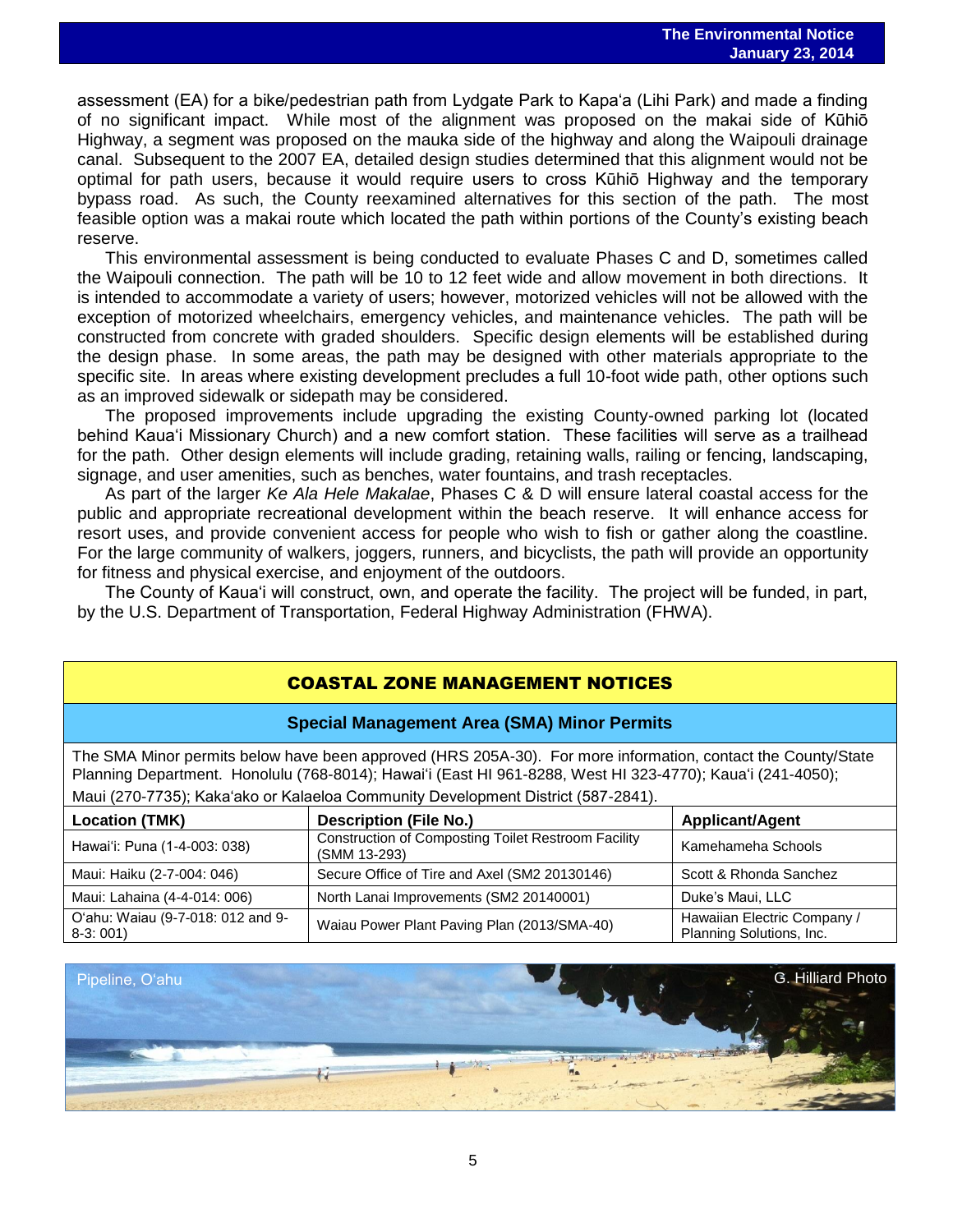## SHORELINE NOTICES

### **Shoreline Certification Applications**

The shoreline certification applications above are available for review at the DLNR Offices on Kauaʻi, Hawaiʻi, Maui, and Honolulu, 1151 Punchbowl Street, Room 220 (HRS 205A-42 and HAR 13-222-12). All comments shall be submitted in writing to the State Land Surveyor, 1151 Punchbowl Street, Room 210, Honolulu, HI 96813 and postmarked no later than 15 calendar days from the date of the public notice of the application. For more information, call Ian Hirokawa at 587-0420.

| File No. | <b>Date</b> | Location                                                                                                                                                                                                                                        | <b>Applicant/Owner</b>                                                        | <b>TMK</b>    |
|----------|-------------|-------------------------------------------------------------------------------------------------------------------------------------------------------------------------------------------------------------------------------------------------|-------------------------------------------------------------------------------|---------------|
| OA-1568  | 1/10/14     | Lot 339 Land Court Application 616 situate at<br>Kailua, Ko'olaupoko, O'ahu<br>Address: 1528 Mokulua Drive<br>Purpose: Building permit                                                                                                          | Walter P. Thompson, Inc./<br><b>Global Spring</b><br>Management Hawaii LLC    | 4-3-003:065   |
| OA-1569  | 1/10/14     | Lot 11 Land Court Application 1100 situate at<br>He'eia, Ko'olaupoko, O'ahu<br>Address: 46-013 Lilipuna Road<br>Purpose: Building permit                                                                                                        | Walter P. Thompson, Inc./<br><b>Fred Bailey</b>                               | 4-6-001:014   |
| MA-567   | 1/10/14     | Kahului Beach Road (F.A.S.P. S-0340 (1))<br>situate at Kahului, Wailuku, Maui<br>Address: Kahului Beach Road<br>Purpose: Coastal erosion study                                                                                                  | Park Engineering/ State of<br>Hawaii, Department of<br>Transportation         | 3-7-001 & 002 |
| MA-568   | 1/13/14     | Portion of Land Commission Award 11216,<br>Apana 21 to M. Kekauonohi being also all of<br>Lot 53 of Makena Beach Lots situate at<br>Palauea, Honuaula, Makawao, Maui<br>Address: 4492 Makena Road<br>Purpose: Planning for future use of parcel | Warren S. Unemori<br>Engineering, Inc./ Leone-<br><b>Perkins Family Trust</b> | 2-1-011:015   |
| MA-569   | 1/13/14     | Kahului Wastewater Reclamation Facility Lot<br>being a portion of Grant 3343 to Claus<br>Spreckels situate at Kahului, Wailuku, Maui<br>Address: Amala Place<br>Purpose: Determine shoreline setback                                            | R.T. Tanaka Engineers,<br>Inc./ County of Maui                                | 3-8-001:188   |
| HA-479   | 1/9/14      | Block 1, Lot 42 of Miloli'i Bach Lots<br>Subdivision being a portion of Grant No. 3723<br>to J.M. Monsarrat situate at Papa 2 <sup>nd</sup> , South<br>Kona, Island of Hawai'i<br>Address: Kai Avenue<br>Purpose: Build a residential home      | Daniel J. & Melinda L.<br>Mancini/ Daniel J. &<br>Melinda L. Mancini          | 8-8-006:020   |
| KA-384   | 1/13/14     | Lot 9 Wainiha Hui Land R.P. 7194 L.C. Aw.<br>11216 Ap. 5 to M. Kekauonohi situate at<br>Wainiha, Halelea, Kaua'i<br>Address: 7292 Alamo'o Road<br>Purpose: Building permit                                                                      | Honua Engineering, Inc./<br>Nat Goldhaber                                     | 5-8-008:046   |

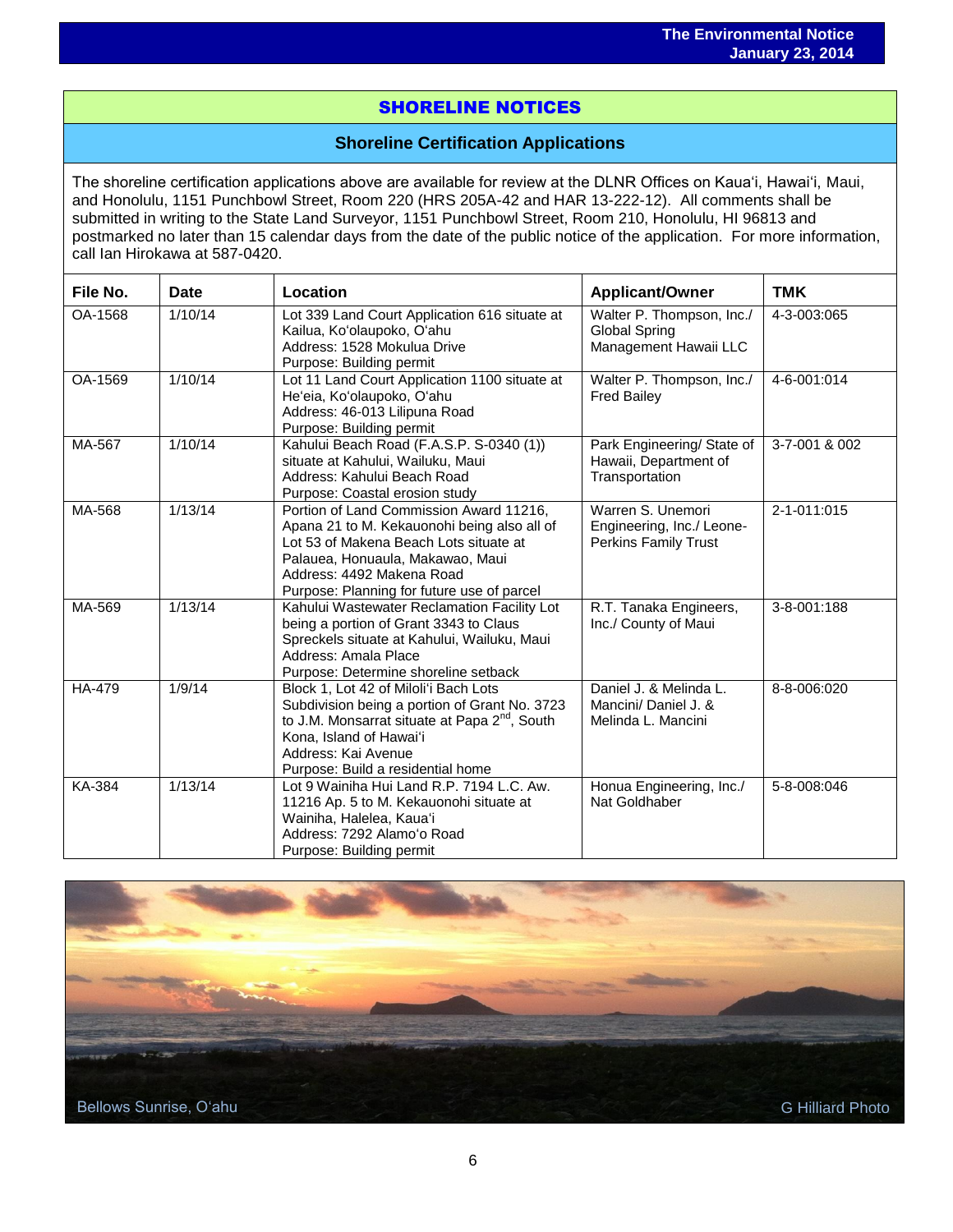## **Shoreline Certifications and Rejections**

The shoreline notices below have been proposed for certification or rejection by DLNR (HRS 205A-42 and HAR 13- 222-26). Any person or agency who wants to appeal shall file a notice of appeal in writing with DLNR no later than 20 calendar days from the date of this public notice. Send the appeal to the Board of Land and Natural Resource, 1151 Punchbowl Street, Room 220, Honolulu, HI 96813.

| File No. | <b>Proposed/Rejected</b>            | Location                                                                                                                                                                                                                                                   | <b>Applicant/Owner</b>                                           | <b>TMK</b>                |
|----------|-------------------------------------|------------------------------------------------------------------------------------------------------------------------------------------------------------------------------------------------------------------------------------------------------------|------------------------------------------------------------------|---------------------------|
| OA-1554  | Proposed Shoreline<br>Certification | Lot 1 Kawailoa Beach Lots Section "E"<br>situate at Kawailoa, Waialua, O'ahu<br>Address: 61-695 Kamehameha Highway<br>Purpose: Obtain building permit                                                                                                      | Wesley T. Tengan/<br>James Fong                                  | 6-1-004:057               |
| MA-553   | Proposed Shoreline<br>Certification | Portion of Land Commission Award<br>11216, Apana 21 to M. Kekauonohi<br>being also all of lots 51 and 52 of<br>Makena Beach Lots situate at Palauea.<br>Honua'ula, Makawao, Maui<br>Address: Makena Road<br>Purpose: Planning for future use of<br>parcels | Warren S. Unemori<br>Engineering, Inc./<br>Larson Family Trust   | 2-1-011:016 & 017         |
| OA-1533  | Rejection                           | Lot 126 of Map 46 Land Court<br>Application 772 situate at Lā'ie,<br>Ko'olauloa, O'ahu<br>Address: 55-273 Kamehameha Highway<br>Purpose: Slope stabilization and building<br>setback line                                                                  | Gil P. Bumanglag/<br>Richard James &<br>Susan Walker Kowen       | 5-5-002:019               |
| HA-466   | Rejection                           | Keauhou Beach Resort being Area 13-A<br>and Area 13-B as shown on B.P. Bishop<br>Estate Map No. 7585A situate at<br>Kahalu'u, North Kona, Island of Hawai'i<br>Address: 78-6740 Ali'i Drive<br>Purpose: Permitting purposes                                | Towill, Shigeoka &<br>Associates, Inc./<br>Kamehameha<br>Schools | 7-8-013:002, 013 &<br>043 |

## CONSERVATION DISTRICT USE APPLICATION

Persons interested in commenting on the following Conservation District Use Application or interested in receiving notification of determinations on Conservation District Use Applications must submit comments and requests to the Department of Land and Natural Resources. Notification requests must include the following information: 1) Name and address of the requestor; 2) The application for which the requestor would like to receive notice of determination; and 3) The date the notice was initially published in the Environmental Notice. Send comments and requests to: Department of Land and Natural Resources, Office of Conservation and Coastal Lands, PO Box 621, Honolulu, HI, 96809. DLNR will make every effort to notify those interested in the subject CDUAs. However, DLNR is not obligated to notify any person not strictly complying with the above requirements. For more information, please contact the Office of Conservation and Coastal Land's staff listed for each project.

# **PROJECT: File No:** CDUA OA-3694 **Name of Applicant:** Earl D. Pfeiffer Trust **TMK:** (1) 3-4-015:027 **343, HRS determination:** Exempt

**Location:** Pālolo Valley, Waiʻōmaʻo, Oʻahu **Proposed Action:** Public Purpose Subdivision **Applicant's Contact:** Philip Leas of Cades Schutte LLP, 808-521-9328 **OCCL Staff Contact:** Tiger Mills, 808-587-0382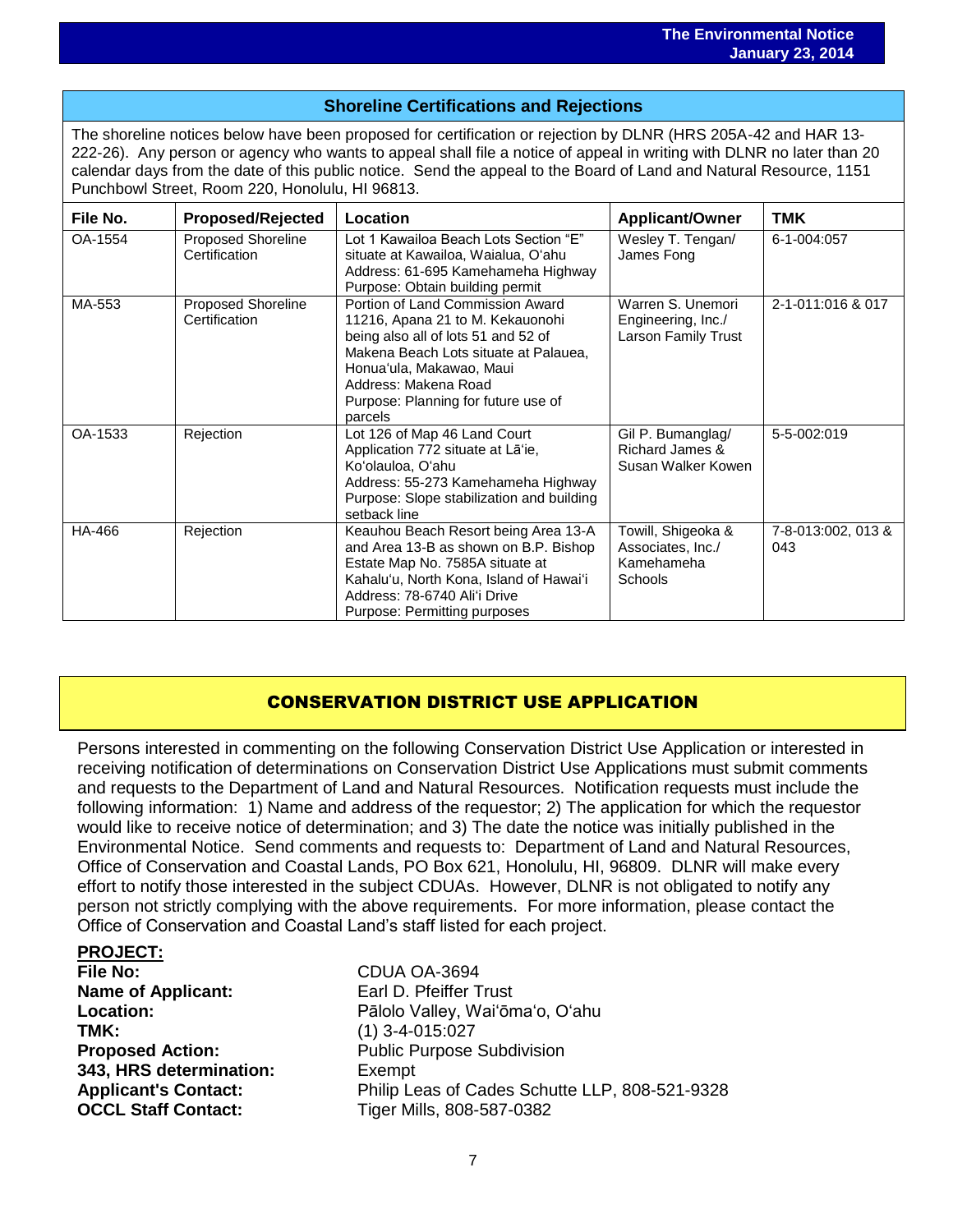## FEDERAL NOTICES

1. Monsanto Applied to Amend Pesticide Experimental Use Permit; EPA is Requesting Comments on this Application – January 13, 2014

The EPA received an application from Monsanto Company requesting to amend 524-EUP-104 experimental use permit (EUP) for the plant-incorporated protectants (PIPs) corn event MON 87411 in combination with single and combined traits against lepidoptera and corn rootworm (CRW). The Agency has determined that the amendment request for the permit may be of regional and national significance. Therefore, because of the potential significance, and pursuant to the Federal Insecticide, Fungicide, and Rodenticide Act (FIFRA), EPA is hereby providing notice of receipt and is seeking comments on this application. Comments must be received on or before **February 12, 2014**.

Submit your comments, identified by docket identification (ID) number and the EUP File Symbol as shown in the body of this document, by one of the following methods: Federal eRulemaking Portal: [http://www.regulations.gov.](http://www.regulations.gov/) Follow the online instructions for submitting comments. Do not submit electronically any information you consider to be Confidential Business Information (CBI) or other information whose disclosure is restricted by statute. Mail: OPP Docket, Environmental Protection Agency Docket Center (EPA/DC), (28221T), 1200 Pennsylvania Ave. NW. Washington, DC 20460-0001.

2. Notice of Intent to Prepare an [EIS for the Construction and Operation of a Biofuel-Capable Power](http://www.gpo.gov/fdsys/pkg/FR-2014-01-17/pdf/2014-00888.pdf)  Generation [Plant at Schofield Barracks, Oahu](http://www.gpo.gov/fdsys/pkg/FR-2014-01-17/pdf/2014-00888.pdf) - January 17, 2014

The Department of the Army notifies interested parties of its intent to prepare a Joint Environmental Impact Statement (EIS) for the proposed lease of Army land at Schofield Barracks to the Hawaiian Electric Company for the construction and operation on that land of a 50-megawatt (MW) biofuel-capable power generation plant. This EIS is designed to meet the requirements of both the National Environmental Policy Act (NEPA) and the Hawaii Environmental Policy Act (HEPA) as a matter of efficiency and cooperation with the State's decision-making process. The decision makers, the Department of the Army and the Hawaii Department of Land and Natural Resources, will use the analysis in the EIS to determine potential effects of implementing the proposed action and alternatives. The Army also intends to integrate this NEPA process with the consultation and public participation requirements of Section 106 of the National Historic Preservation Act.

The Army's proposed action, referred to as the Schofield Generating Station Project (SGSP), is a lease of 10.3 acres of land and a related 2.5 acre interconnection easement on Schofield Barracks to Hawaiian Electric, as well Hawaiian Electric's construction, ownership, operation, and maintenance of a 50 MW biofuel-capable power generation plant and 46-kilovolt subtransmission line.

The SGSP would be a source of renewable power that would provide an energy security service to Schofield Barracks, Wheeler Army Airfield, and Field Station Kunia if loss of service occurs from the normal sources of electricity supporting these installations. Any electricity produced from renewable biofuels would also help achieve the Army goals of producing renewable energy on Army-owned real property.

Th[e Schofield Generating Station Project](http://oeqc.doh.hawaii.gov/Shared%20Documents/EA_and_EIS_Online_Library/Oahu/2010s/2014-01-08-OA-5E-EISPN-Schofield-Generating-Station-Project.pdf) EISPN was published under HEPA in the Environmental Notice on January 8<sup>th</sup> 2013. The HEPA statutory comment period ends on **February 7, 2014.** Written comments on the scope of the EIS or a request to be added to the EIS distribution list may be submitted as follows: Email to [sgspcomments@tetratech.com;](mailto:sgspcomments@tetratech.com) Facsimile (fax) to 703-385-6007 (Attention: SGSP EIS); U.S. mail to Melissa DeSantis, Tetra Tech, Inc. (Attention: SGSP EIS, 10306 Eaton Place, Suite 340, Fairfax VA 22030). CONTACT: For more information on the Army's proposed action, please contact Mr. Doug Waters, Army Energy Initiatives Task Force. Mr. Waters can be reached by phone at 703-601-0511, Monday through Friday from 8:00 a.m. to 5:00 p.m. eastern, or by email at [douglas.s.waters.civ@mail.mil.](mailto:douglas.s.waters.civ@mail.mil) For general information about the Army NEPA process, please contact the Public Affairs Office of the Army Environmental Command at 210-466-1590 or 1-855-846-3940 (toll free), or by email at [usarmy.jbsa.aex.mbx@mail.mil](mailto:usarmy.jbsa.aex.mbx@mail.mil)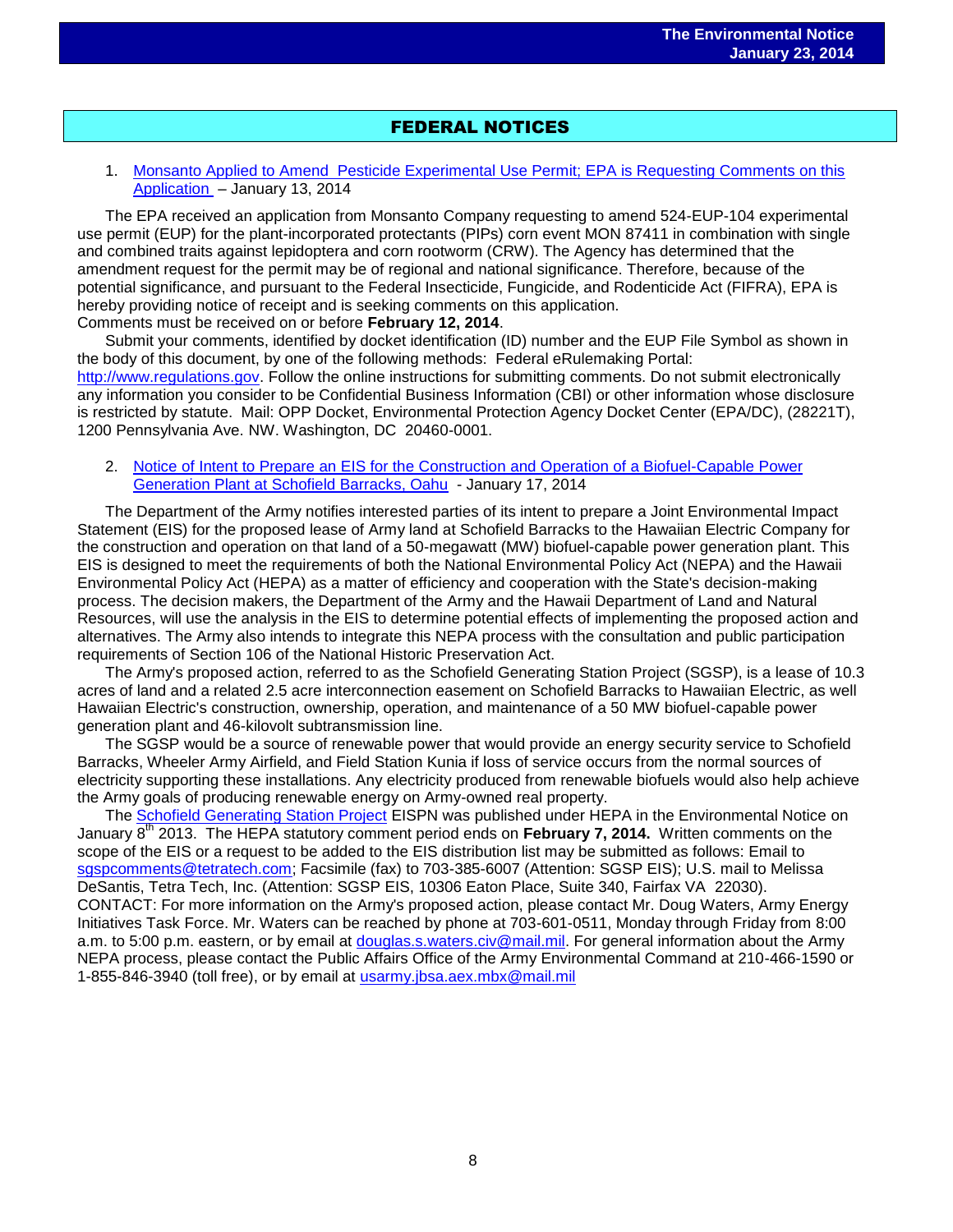## 3. [Commercial Lobster Harvest in the Northwestern Hawaiian Islands is set](http://www.gpo.gov/fdsys/pkg/FR-2014-01-14/pdf/2014-00484.pdf) at Zero Lobsters - January 14, 2014

Hawaii Crustacean Fisheries; 2014 Northwestern Hawaiian Islands Lobster Harvest Guideline. The Northwestern Hawaiian Islands (NWHI) commercial lobster fishery is managed under the Fishery Ecosystem Plan for the Hawaiian Archipelago. The regulations at Sec. 665.252(b) require NMFS to publish an annual harvest guideline for lobster Permit Area 1, comprised of Federal waters around the NWHI. Regulations governing the Papahanaumokuakea Marine National Monument in the NWHI prohibit the unpermitted removal of monument resources (Sec. 404.7), and establish a zero annual harvest guideline for lobsters (Sec. 404.10(a)). Accordingly, NMFS establishes the harvest guideline for the NWHI commercial lobster fishery for calendar year 2014 at zero lobsters. Thus, no harvest of NWHI lobster resources is allowed.

CONTACT: Jarad Makaiau, NMFS Pacific Islands Region, 808-944-2108.

4. Permit Issued to Sea Life Park Hawaii to Maintain Non-Releasable Hawaiian Monk Seals in Captivity – January 10, 2014

Permit No. 17429-00 authorizes Sea Life Park Hawaii to continue to maintain and provide routine animal husbandry and veterinary care for one non-releasable adult Hawaiian monk seal and up to an additional three seals (four total, considering future non-releasable seals) at the monk seal exhibit at Sea Life Park Hawaii. Sea Life Park will maintain in permanent captivity seals removed from the wild under separate permits for stranding response and enhancement and are deemed non-releasable to the wild. The animals will be made available for scientific studies by researchers whose research protocols are approved by the Sea Life Park Hawaii Curator and staff veterinarian and authorized under separate permits. A public conservation and education lecture will be conducted daily concerning the status of Hawaiian monk seals, and educational descriptive signs with current information are on display at the monk seal exhibit. The permit expires November 30, 2018.

In compliance with the National Environmental Policy Act of 1969 (42 U.S.C. 4321 et seq.), a final determination has been made that the activity proposed is categorically excluded from the requirement to prepare an environmental assessment or environmental impact statement.

Written, telefaxed, or email comments must be received on or before **February 10, 2014.**

The permit and related documents are available for review upon written request or by appointment in the following office: Pacific Islands Region, NMFS, 1601 Kapiolani Blvd., Room 1110, Honolulu, HI 96814-4700; phone (808) 944-2200; fax (808) 973-2941. CONTACT: Amy Sloan or Jennifer Skidmore, (301) 427-8401.

### 5. [Western Pacific Pelagic Fisheries; U.S. Territorial Catch and Fishing Effort Limits](http://www.gpo.gov/fdsys/pkg/FR-2014-01-08/pdf/2013-31592.pdf) – January 8, 2014

NMFS seeks public comment on two proposed actions. First, NMFS proposes to establish a management framework for specifying catch and fishing effort limits and accountability measures for pelagic fisheries in the U.S. Pacific territories (American Samoa, Guam, and the Northern Mariana Islands). The framework would authorize the government of each territory to allocate a portion of its catch or fishing effort limit to a U.S. fishing vessel or vessels through a specified fishing agreement, and establish the criteria that an agreement would need to satisfy. The proposed framework also includes accountability measures for adhering to catch and fishing effort limits to ensure sustainability. Second, NMFS proposes an annual limit of 2,000 metric tons (mt) of longline-caught bigeye tuna for each territory, using the framework described in the proposed rule. NMFS would allow a territory to allocate up to 1,000 mt of the 2,000 mt each year to a U.S. longline fishing vessel or vessels in a specified fishing agreement that meets the established criteria. NMFS would monitor, attribute, and restrict catches of longlinecaught bigeye tuna, including catches made under a specified fishing agreement, using the procedures and accountability measures described in the proposed rule. The longline bigeye tuna catch limit specifications would be effective in 2014. NMFS also proposes to make technical administrative changes to certain international fisheries requirements under the Western and Central Pacific Fisheries Convention Implementation Act, to make them consistent with this proposed rule. NMFS intends the proposed rule and specifications to implement Section 113 of the Consolidated and Further Continuing Appropriation Act of 2012, consistent with the Magnuson- Stevens Fishery Conservation and Management Act. In order to be considered, NMFS must receive any comments on the proposed rule and proposed specifications by **February 24, 2014.**

You may submit comments on the proposed rule and proposed specifications, identified by NOAA-NMFS-2012-0178, by either of the following methods: Electronic Submission: Submit all electronic public comments via the Federal e-Rulemaking Portal. Go to [www.regulations.gov/#!docketDetail;](http://www.regulations.gov/#!docketDetail)D=NOAA-NMFS-2012-0178. Mail: Send written comments to Michael D. Tosatto, Regional Administrator, NMFS Pacific Islands Region (PIR), 1601 Kapiolani Blvd., Suite 1110, Honolulu, HI 96814-4700.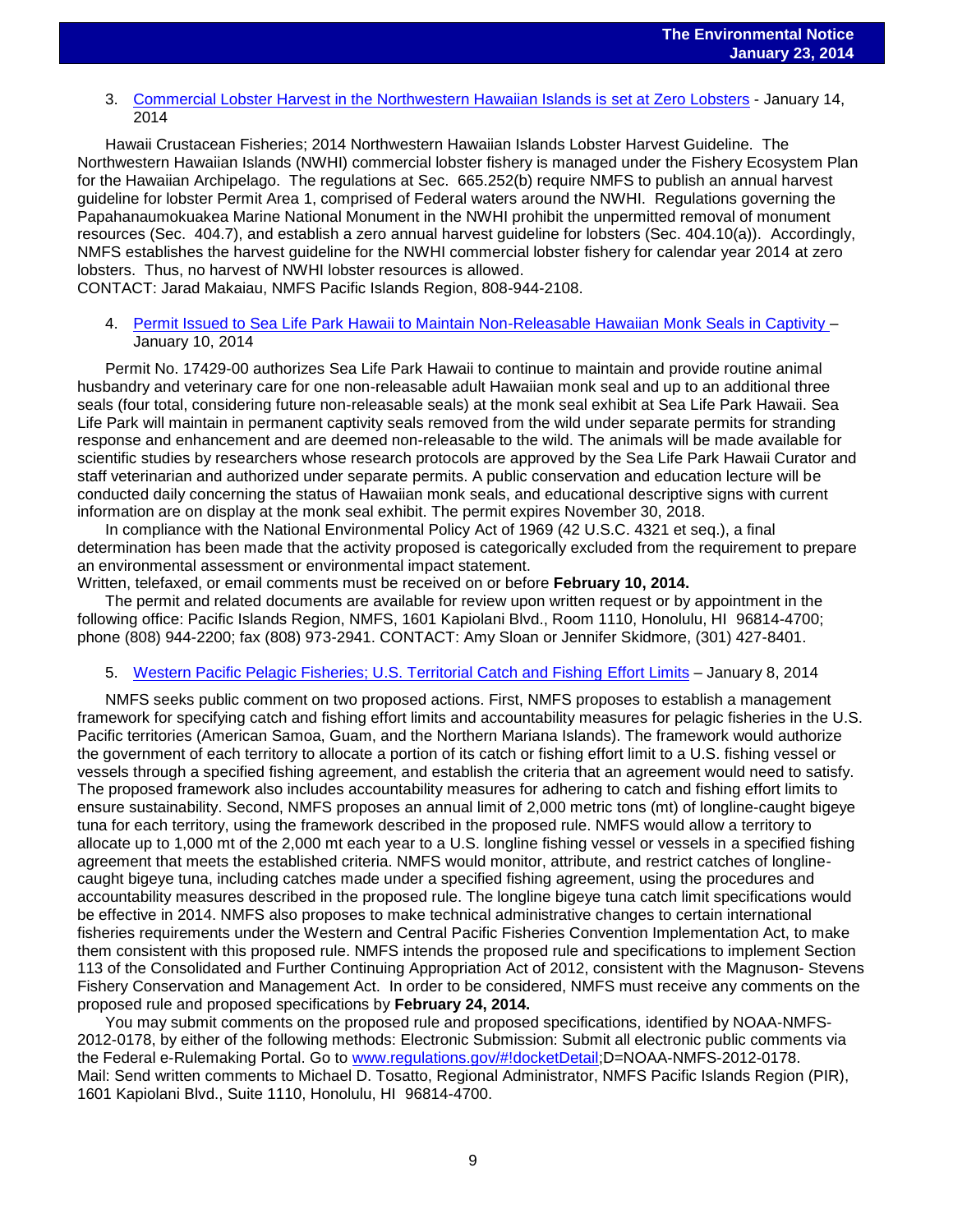## 6. [The Pacific Whale Foundation Application to Amend Scientific Research Permit](http://www.gpo.gov/fdsys/pkg/FR-2014-01-10/pdf/2014-00228.pdf) – January 10, 2014

Permit No. 16479, issued on September 18, 2012 (77 FR 59594), authorizes the permit holder to conduct vessel-based research on humpback whales in waters around Maui, Hawaii to quantify the potential for near misses between vessels and humpback whales (Megaptera novaeangliae), and define the probability of `surprise encounters' with humpback whales. Up to 567 humpback whales may be approached annually for photoidentification and behavioral observation and up to 240 Hawaiian insular false killer whales (Pseudorca crassidens) may be incidentally harassed during research. A minor amendment (No. 01) to the permit was issued on August 23, 2013, authorizing the field season to start in December versus January of each permit year. The Permit Holder is requesting the permit be amended to authorize research activities (approaches for photo-identification and behavioral observation) on the false killer whales to study their occurrence, distribution, movement, site fidelity, abundance, social organization, home ranges, and life history. The number of takes authorized for the stock would not change. The permit expires on June 1, 2017.

 In compliance with the National Environmental Policy Act of 1969 (42 U.S.C. 4321 et seq.), an initial determination has been made that the activities proposed are consistent with the Proposed Action Alternative in the Environmental Assessment (EA) on Effects of Issuing Marine Mammal Scientific Research Permit No. 16479 (NMFS 2012). Based on the analyses in the EA, NMFS determined that issuance of the permit would not significantly impact the quality of the human environment and that preparation of an environmental impact statement was not required. That determination is documented in a Finding of No Significant Impact (FONSI), signed on September 17, 2012. That EA and FONSI are available upon request. A new FONSI will be prepared for this action. Concurrent with the publication of this notice in the Federal Register, NMFS is forwarding copies of this application to the Marine Mammal Commission and its Committee of Scientific Advisors.

Comments must be received on or before **February 10, 2014**. The application and related documents are available for review by selecting ``Records Open for Public Comment'' from the Features box on the Applications and Permits for Protected Species home page, [https://apps.nmfs.noaa.gov,](https://apps.nmfs.noaa.gov/) and then selecting File No. 16479 from the list of available applications.These documents are also available upon written request or by appointment in the following office: Pacific Islands Region, NMFS, 1601 Kapiolani Blvd., Rm 1110, Honolulu, HI 96814-4700; phone (808) 944-2200; fax (808) 973- 2941. Written comments on this application should be submitted to the Chief, Permits and Conservation Division, at the address listed above. Comments may also be submitted by facsimile to (301) 713-0376, or by email to [NMFS.Pr1Comments@noaa.gov.](mailto:NMFS.Pr1Comments@noaa.gov) Please include the File No. in the subject line of the email comment. CONTACT: Amy Hapeman or Kristy Beard, (301) 427-8401.

7. Comments Requested [Regarding Vessel Monitoring System Requirements in Western Pacific Fisheries](http://www.gpo.gov/fdsys/pkg/FR-2014-01-16/pdf/2014-00695.pdf) – January 16, 2014

This request is for extension of a currently approved information collection. As part of fishery management plans developed under the authority of the Magnuson-Stevens Fishery Conservation and Management Act, owners of commercial fishing vessels in the Hawaii pelagic longline fishery, American Samoa pelagic longline fishery (only vessels longer than 50 feet), Northwestern Hawaiian Islands lobster fishery (currently inactive), and Northern Mariana Islands bottomfish fishery (only vessels longer than 40 feet) must allow the National Oceanic and Atmospheric Administration (NOAA) to install vessel monitoring system (VMS) units on their vessels when directed to do so by NOAA enforcement personnel. VMS units automatically send periodic reports on the position of the vessel. NOAA uses the reports to monitor the vessel's location and activities, primarily to enforce regulated fishing areas. NOAA pays for the units and messaging. There is no public burden for the automatic messaging; however, VMS installation and annual maintenance are considered public burden.

The Department of Commerce, as part of its continuing effort to reduce paperwork and respondent burden, invites the general public and other Federal agencies to take this opportunity to comment on proposed and/or continuing information collections, as required by the Paperwork Reduction Act of 1995.

Written comments must be submitted on or before **March 17, 2014**. Direct all written comments to Jennifer Jessup, Departmental Paperwork Clearance Officer, Department of Commerce, Room 6616, 14th and Constitution Avenue NW., Washington, DC 20230 (or via the Internet at [JJessup@doc.gov\)](mailto:JJessup@doc.gov). Requests for additional information or copies of the information collection instrument and instructions should be directed to Walter Ikehara, (808) 944-2275 or [Walter.Ikehara@noaa.gov.](mailto:Walter.Ikehara@noaa.gov)